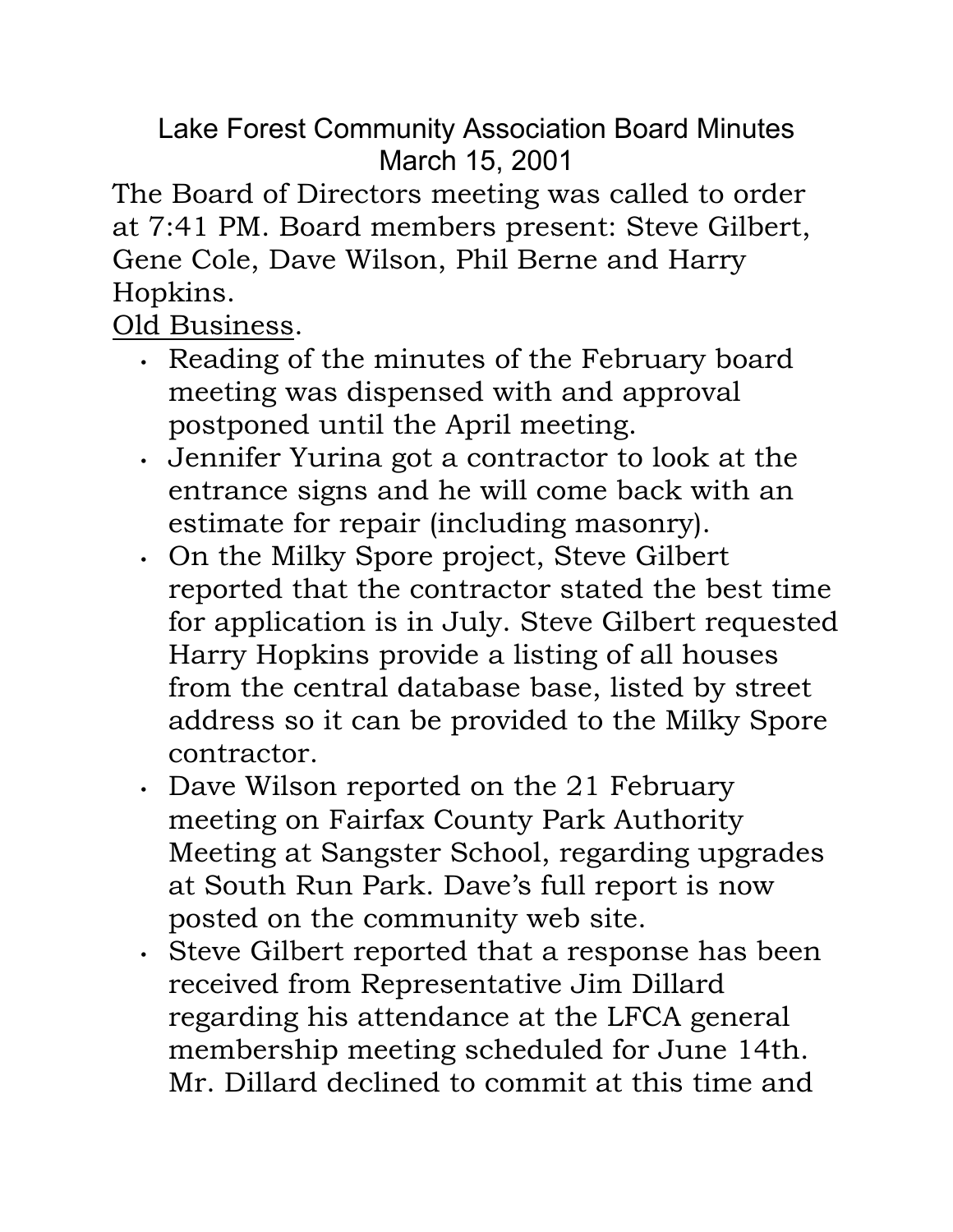requested we contact his office "closer to the event."

• It was reported that the chickens being housed in the back yard at 7716 Cervantes Lane have not been removed. The board voted to send a letter to the homeowner directing that the chickens be removed or the board will contact the Fairfax County Animal Control office on behalf of the community. Steve Gilbert will draft a letter for board approval.

Treasurer's Report.

- Gene Cole reported that dues collection is going well. To date, 216 out of 279 homeowners have paid their dues, leaving only 63 unpaid for 2001 at this time. April 15th is the deadline for dues being paid without incurring the \$5.00 late fee. The total collected thus far for 2001 dues is \$8,785.00.
- Gene Cole indicated that he had cited a violation of the Covenants in the disclosure documents sent out for 7617 Modisto Lane (corner of Paloma and Modisto Lanes) because of the metal shed at the home.

Secretary's Report. None. Secretary, Ed Palakas not present. (Harry Hopkins recording.) New Business.

• Harry Hopkins reported that he had been contacted by the Nearys of 9209 Paloma Lane about their putting in a pool and putting up a fence. He reported the drafting and approval by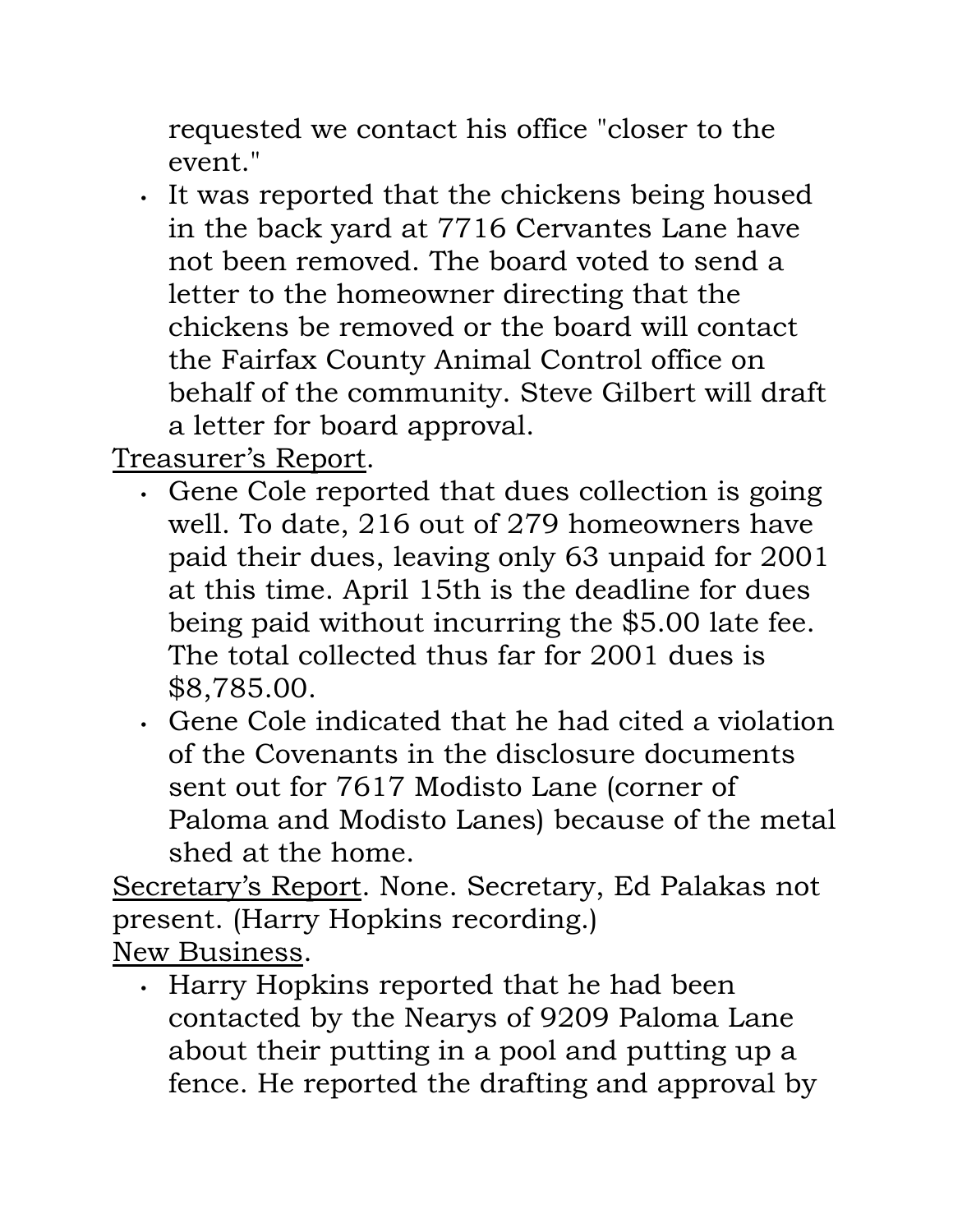the board of a letter to the Nearys in response to their request. (This was business conducted between meetings in electronic form and approved through email contact.) Steve Gilbert reported that he delivered the approval letter to the Nearys noting that their 6' fence would terminate at the rear of their home instead of part way up the side of their house.

- Dave Wilson reported he received information that the Virginia State Legislature would not be having the Real Estate Board levy fines on homeowner associations.
- Gene Cole reported that the mowing contractor, Mark Aitken-cade of Premium Lawn Care, had submitted an estimate of about \$2,800.00 for 2001 lawn mowing. A copy of the bill will follow.
- A discussion of the curb numbers needing repainting was held. Board members agreed to follow the "once-every-three-years" schedule previously agreed and for which a reserve had been established in the budget. Curb numbers are scheduled for repainting in 2002.

Action Items.

• Steve Gilbert: A letter to the owners of the chickens requesting that they dispose of their poultry (violation of association bylaws); contact milky spore vendor for application date; the text for the milky spore postcard; a summary of the December general meeting for the newsletter.